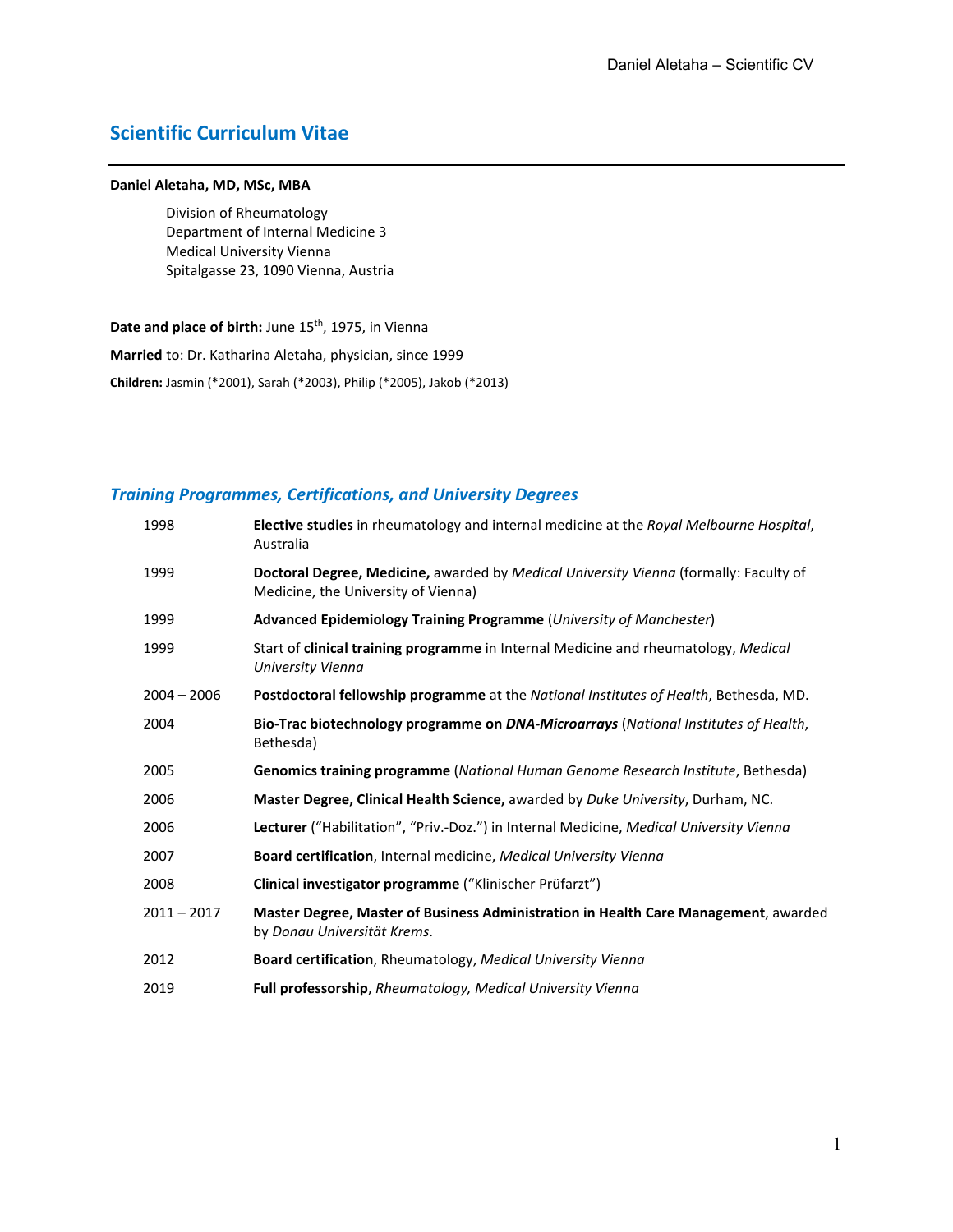# *Research and Science*

# **Area/field:**

Clinical; epidemiological, methodological, and translational research in rheumatology

# **Specific interests:**

Arthritis and inflammatory rheumatic diseases; therapies and treatment strategies, precision medicine; diagnosis, prognosis, outcomes, biomarkers; complex disease.

## **Scientific publications:**

- Author or co-author of >260 indexed publications (PubMed),
- h-index: 68 (Clarivate/Web of Science); 81 (Google Scholar)

# **Scientific abstracts:**

Numerous oral and poster presentations at various national and international meetings.

#### **Book chapters:**

| 2010-2018     | UpToDate topic review: "Assessment of rheumatoid arthritis in clinical trials and clinical practice"                                                                                                                                                                                                                                                            |
|---------------|-----------------------------------------------------------------------------------------------------------------------------------------------------------------------------------------------------------------------------------------------------------------------------------------------------------------------------------------------------------------|
| 2010-2018     | EULAR Textbook of Rheumatology (also available in: Online Course EULAR Online Course):<br>Module: "Clinical Epidemiology - Critical Appraisal of Evidence"; Interactive Discussion:<br>"Methodological Issues of Noninferiority and Equivalence Trials"; Interactive Discussion: "Specific<br>Methodological Issues with Nonpharmacological Treatments"         |
| 2011-2014     | UpToDate topic review: "Assessing the probability of developing rheumatoid arthritis in patients<br>with undifferentiated inflammatory arthritis"                                                                                                                                                                                                               |
| $2011 - 2018$ | Rheumatology (Editors.: Hochberg M et al.); Chapter: "Evaluation of outcomes of patients with<br>rheumatoid arthritis" (5th ed. 2011; 6th ed. 2015; 7th ed. 2018)                                                                                                                                                                                               |
| 2012          | Praktische Rheumatologie (Editor: Dunky A et al.; 5th ed.); chapters: 3.8.3: "Entzündliche<br>Myopathien"; 15.4: "Antimalariamittel"; 15.5: "Sulfasalazin"; 15.6: "Goldsalze"; 15.7: "D-<br>Penicillamin"; 15.8: "Methotrexat"; 15.9: Leflunomid"; 15.10 "Immunsuppressiva im engeren<br>Sinne"; 15.11.1: "Kombinationstherapien traditioneller Basistherapien" |
| 2013          | Oxford Textbook of Rheumatology (editors: Watts RA et al.; 4 <sup>th</sup> ed.), Chapter 110: "Rheumatoid<br>arthritis: Diagnosis" (Aletaha, Radner)                                                                                                                                                                                                            |
| 2014          | Atlas of Rheumatology (editors: Emery P et al., 1 <sup>st</sup> ed); Chapter: "Diagnosis of RA"                                                                                                                                                                                                                                                                 |
| 2018          | EULAR Textbook of Rheumatology; Chapter 9: "Pathogenesis and clinical aspects of rheumatoid<br>arthritis" (Padjen, Gabay, Aletaha)                                                                                                                                                                                                                              |

### **Invited presentations:**

>200 invited presentations at international, regional, national, and sponsored meetings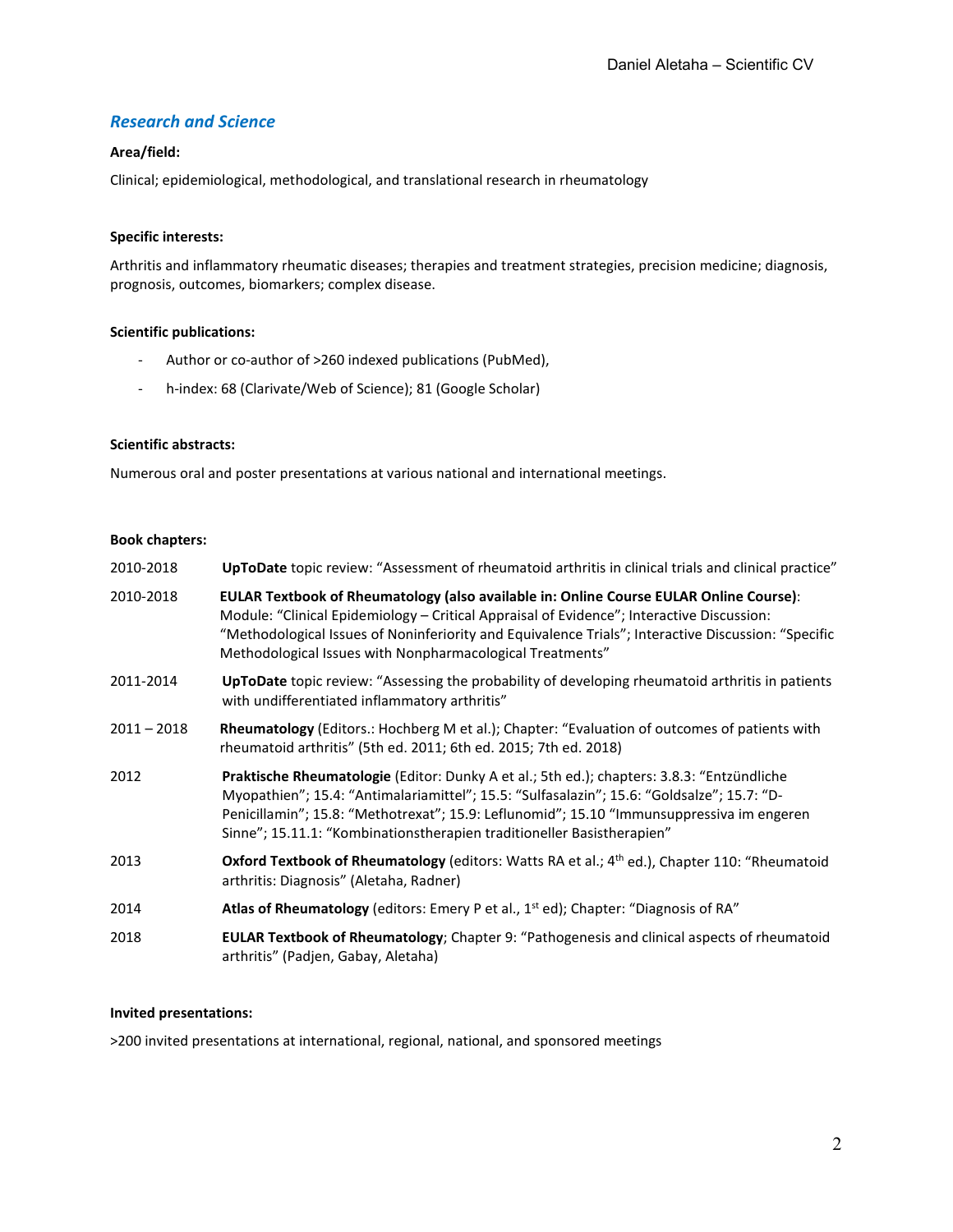# **Prizes, awards, and competitive grants (as principal investigator):**

| 2002          | Grant by the Major of Vienna ("Bürgermeisterfonds"): "BELIRA Study – Better Life in RA")         |
|---------------|--------------------------------------------------------------------------------------------------|
| 2003          | Erwin Schrödinger fellowship grant for 2 years                                                   |
| 2005          | NIH/NIAMS Outstanding Scientific Presentation Award                                              |
| 2005          | Postdoctoral grant, National Institutes of Health                                                |
| $2005 + 2006$ | Science award of the Austrian Society of Rheumatology ("Wissenschaftspreis")                     |
| 2006          | Science award of the Austrian Society of Rheumatology ("Wissenschaftspreis")                     |
| 2006          | EULAR project grant "Recommendations on Reporting Disease Activity in RA"                        |
| 2007          | EULAR project grant "Classification Criteria for Rheumatoid Arthritis"                           |
| $2007 + 2009$ | Rheumatology award ("Rheumapreis"), St. Anna Kinderspital                                        |
| 2011          | Theodor Billroth Prize (Austrian Chamber of Physicians)                                          |
| 2011          | Grant by the Austrian Science Funds (FWF): "BioBio Study $-$ A randomised biomarker trial in RA" |
| 2013          | Grant by the Austrian Science Funds (FWF): "reRA Study - Refractory RA"                          |
| 2016          | Honorary Membership, awarded by the European League Against Rheumatism                           |

# **Patents and licences:**

Work licensed by Medical University: Clinical Disease Activity Index (CDAI), Simplified Disease Activity Index (SDAI), Disease Activity Index for Psoriatic Arthritis (DAPSA)

# **Editorial journal activities:**

- Associate Editor, "Arthritis & Rheumatology" (2015-2019)
- Associate Editor, "Rheumatology & Musculoskeletal Disease Open" (ongoing)
- Editorial Board Member, the "Annals of the Rheumatic Disease" (ongoing)
- Editorial Board Member, "Arthritis, Research & Therapy" (ongoing)
- Guest editorship: 2010 Arthritis Research and Therapy; Review Series: "Treating rheumatic patients with comorbidities"
- Guest editorship: 2014: BioDrugs, Supplement
- Guest editorship: 2018: Handbook of Systemic Autoimmune Diseases, Volume 15: Surgery in Rheumatic and Musculoskeletal disease (Elsevier, 1st ed.)
- Guest editorship: 2019 (anticipated publication): invited editor for a series in "The Clinics" (Elsevier) on the topic of Treat-to-Target.

# *Memberships*

- American College of Rheumatology
- Austrian Society for Rheumatology
- Austrian Society for Internal Medicine